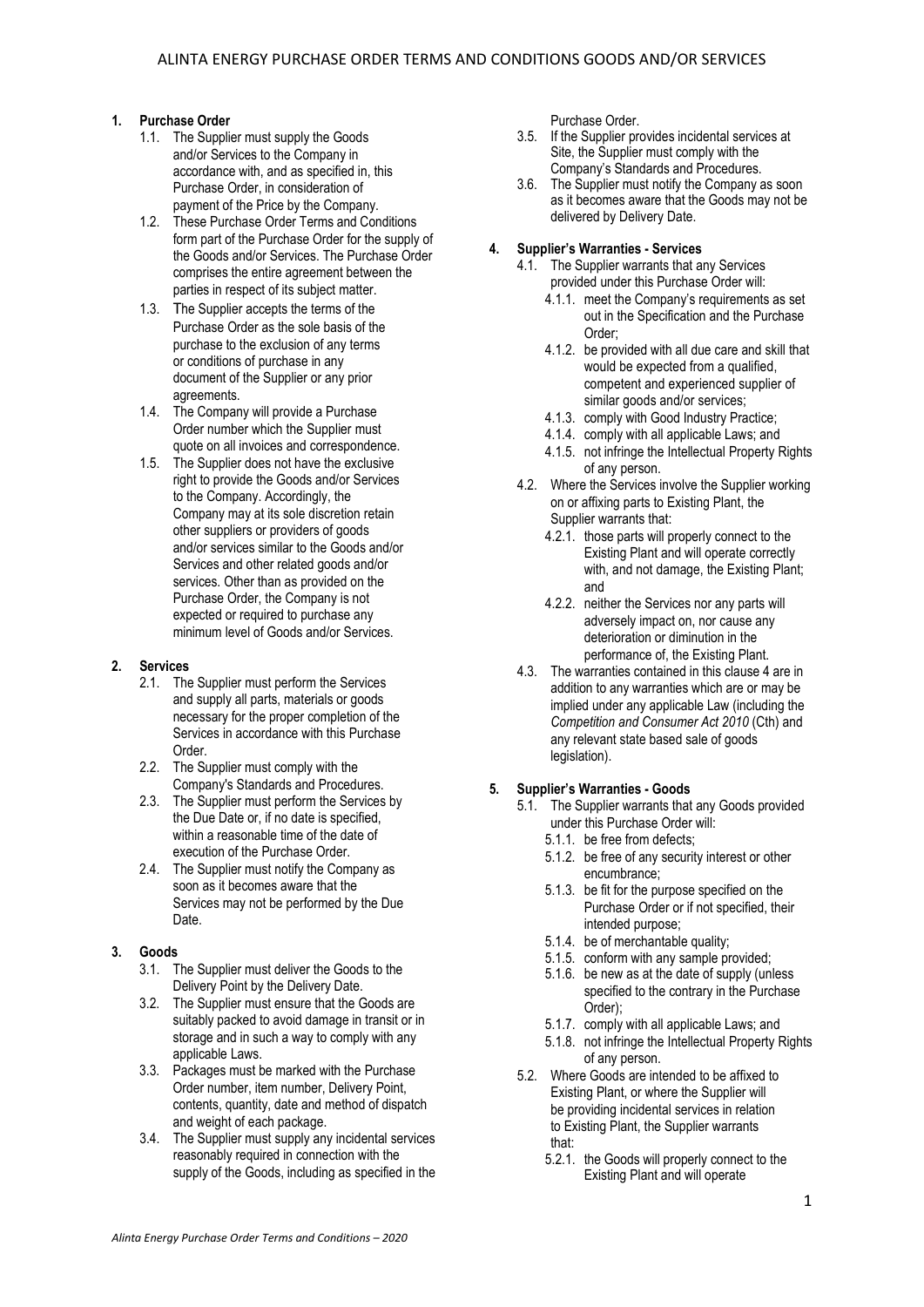correctly with, and not damage, the Existing Plant; and

- 5.2.2. neither the Goods nor any incidental services will adversely impact on, nor cause any deterioration or diminution in the performance of, the Existing Plant.
- 5.3. The warranties contained in this clause 5 are in addition to any warranties which are or may be implied under any applicable Law (including the *Competition and Consumer Act 2010* (Cth) and any relevant state- based sale of goods legislation).

### **6. Variations**

- 6.1. The Supplier may request changes to the Purchase Order, by written notice to the Company Contact, in response to which the Company Contact may (but shall be under no obligation to) issue a changed Purchase Order. Any change to the Purchase Order must be agreed in writing by the Company Contact (and any such agreement may be given in the Company Contact's absolute discretion).
- 6.2. The Supplier must not change or vary the Goods and/or Services specified as to be supplied under this Purchase Order.

#### **7. Compliance with Laws including Work, Health, Safety and Environmental Management**

- 7.1. The Supplier must be aware and comply with, and ensure that the Supplier's Personnel are aware of and comply with:
	- 7.1.1. all applicable Law in performing its obligations;
	- 7.1.2. all Standards and Procedures; and
	- 7.1.3. all lawful directions and orders given by the Company Contact or any person authorised by Law or the Standards and Procedures to give directions to the Supplier.
- 7.2. The Supplier must, in supplying the Goods or performing the Services, co-operate with, do all things necessary to assist and refrain from doing anything that may impede the Company or its Personnel in discharging their obligations under any Law.
- 7.3. The Supplier must in supplying the Goods or performing the Services ensure that the Supplier's Personnel entering the Site perform the Services or deliver the Goods in a safe manner and in a way that does not prejudice safe working practices, safety and care of property and continuity of work at the Site.
- 7.4. The Supplier must, before performing any of its obligations on the Site, provide the Company with written risk assessments and safe work procedures (which must be consistent with the Supplier's obligations under applicable Laws and the Standards and Procedures), including a safe work method statement where required by the applicable Laws.
- 7.5. The Supplier must, in supplying the Goods or performing the Services, take all reasonable steps to co-operate with the Company, Company Contact and any other Company

contractor at or near the Delivery Point or the Site. The Supplier must not interfere with the Company's activities or the activities of any other person at the Delivery Point or the Site.

- 7.6. Where the Supplier supplies or uses Plant in supplying the Goods or performing the Services, the Supplier agrees that it:
	- 7.6.1. has management and control of the Plant until the Company accepts the Plant;
	- 7.6.2. must obtain and provide to the Company all relevant information about the Plant, including, but not limited to the information that the Supplier must obtain and provide under the applicable Laws; and
	- 7.6.3. is responsible for ensuring that all obligations regarding registration of the Plant under the applicable Laws have been complied with.
- 7.7. The Supplier must ensure that no asbestos or asbestiform fibrous materials are used in the performance of its obligations under this Purchase Order.
- 7.8. If a hazardous substance is delivered by the Supplier in the performance of its obligations under this Purchase Order, the Supplier must provide current safety data sheets.
- 7.9. The Company reserves the right to immediately stop the Supplier from performing any of its obligations on the Site where there is any suspected or actual breach of this clause 7.

### **8. Testing and Acceptance**

- 8.1. The Company may, as a precondition to payment:
	- 8.1.1. request that the Supplier provide manufacturer's test certificates in respect of the Goods; or
	- 8.1.2. itself test, or require the Supplier to test, the Goods and/or Services in accordance with a pre-agreed testing regime included in the Specification or notified by the Company to the Supplier prior to delivery;
- 8.2. If the Company exercises its rights under clause 8.1, it will advise the Supplier immediately when it is satisfied that the Goods and/or Services comply with this Purchase Order and can be accepted.
- 8.3. If the Company considers that the Goods and/or Services do not comply with this Purchase Order, the Company may at its option reject those Goods and/or Services, or require the Supplier to immediately rectify, re-perform or replace those Goods and/or Services at its cost.

# **9. Warranty Period**

- 9.1. The Supplier must, at its cost, repair, replace or otherwise make good any errors or defects in the Goods and Services notified to the Supplier during the twelve (12) month period from the latter of:
	- 9.1.1. the date of delivery of the last of the Goods (regardless of the Delivery Date specified on the Purchase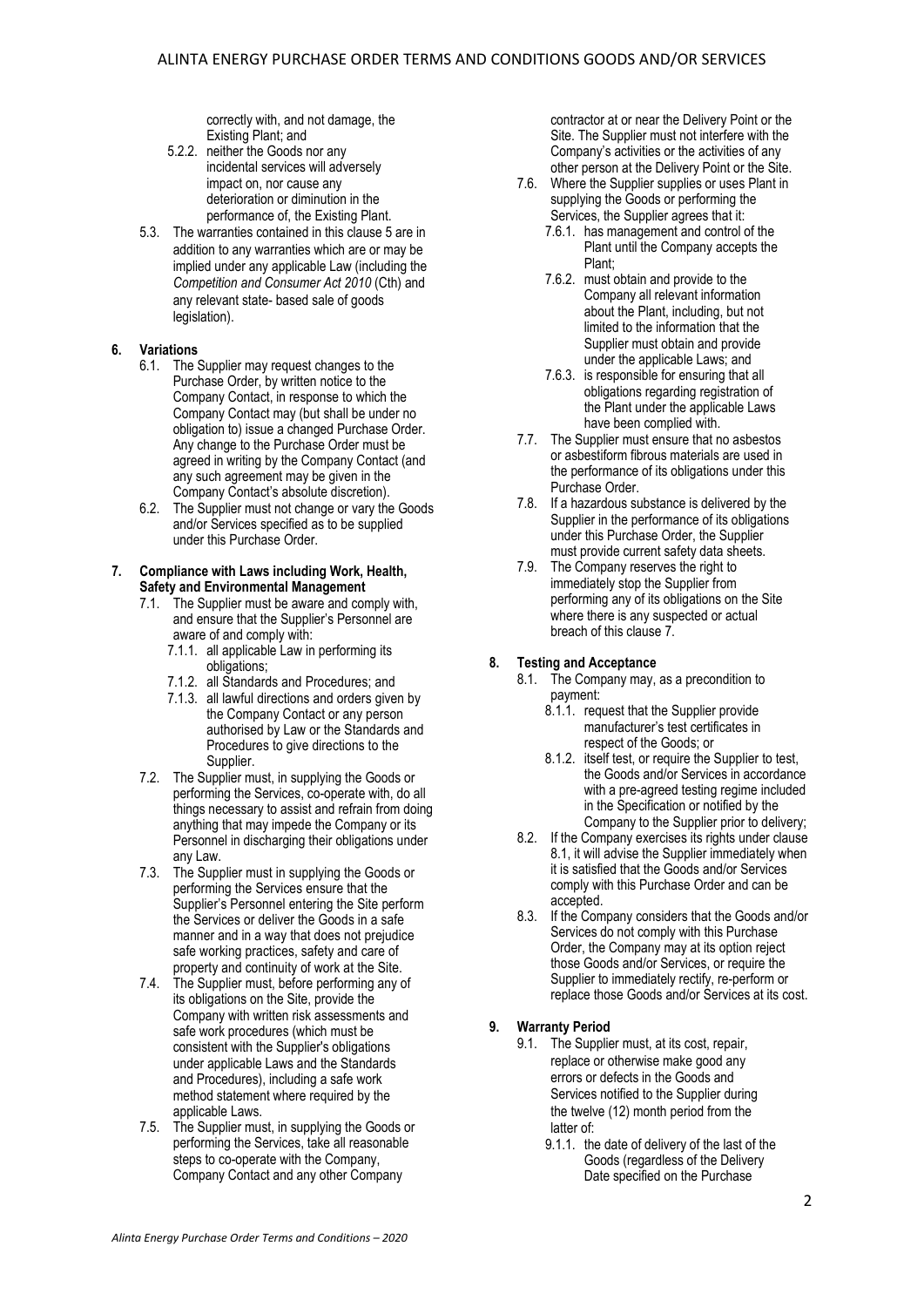Order); and/or

9.1.2. the date of completion of the Services (regardless of the Due Date specified on the Purchase Order).

#### **10. Ownership and Risk**

- 10.1. Title in the Goods passes to the Company on the earlier of delivery or payment in respect of the Goods or Services.
- 10.2. Notwithstanding the transfer of ownership in clause 10.1, risk in and responsibility for the Goods, including risk of loss or damage to the Goods, remains with the Supplier until delivery has occurred.
- 10.3. Delivery will be deemed to have occurred when the Goods have been unloaded at the Delivery Point, and the Company has accepted the Goods, or 10 Business Days have passed.
- 10.4. Nothing in this Purchase Order prevents the Company from registering it's interest in the Goods for the purposes of the PPSA.

### **11. Price**

- 11.1. The Company must pay the Price not later than 30 days after the last day of the month in which a valid tax invoice for the accepted Goods and/or Services is received, except where the Company disputes the invoice, in which case the Company may notify the Supplier accordingly and withhold payment of the disputed part of the invoice pending resolution of the dispute.
- 11.2. Unless otherwise specified on the Purchase Order, the Price is payable in Australian currency and is not subject to variation.
- 11.3. The Price is inclusive of:
	- 11.3.1. all charges for packaging, packing, insurance, and delivery of the Goods.
	- 11.3.2. the cost of any miscellaneous services of a kind which are commonly provided with the Goods and any miscellaneous items of a kind which are commonly used or supplied in the performance of (and in conjunction with) the Services.
	- 11.3.3. the Supplier's compliance with its obligations under this Purchase Order; and
	- 11.3.4. Taxes.

## **12. Assignment & Subcontracting**

12.1. The Company may assign and/or novate its rights and obligations under this Purchase Order at any time. The Company shall notify the Supplier of any such assignment or novation, but shall

not be required to obtain its consent.

12.2. The Supplier must not assign or subcontract its rights or obligations under this Purchase Order without the Company's prior written consent, not to be unreasonably withheld.

#### **13. Supplier's Personnel**

- 13.1. The Supplier must keep full and proper records of work performed by the Supplier (including records of the hours worked by each of the Supplier's Personnel in providing Services) and provide a copy to the Company on request.
- 13.2. The relationship between the Company and the Supplier is that of a Company and an independent contractor. Nothing in this Purchase Order will constitute or deem the Supplier, nor any of the Supplier's Personnel, an employee, agent or partner of the Company.
- 13.3. The Supplier remains liable for each act and omission of its Personnel as though it were an act or omission of the Supplier.

### **14. Intellectual Property Rights**

- 14.1. Subject to the terms of this clause 14, a party's Background IP remains vested in that party.
- 14.2. All Intellectual Property Rights in anything created or supplied by the Supplier in the course of performing its obligations under this Purchase Order vests in the Company upon its creation.
- 14.3. The Company grants the Supplier the right to use anything provided by the Company to the Supplier solely for the purposes of this Purchase Order, but the Supplier must return any such things to the Company on termination of this Purchase Order or upon demand.

### <span id="page-2-0"></span>**15. Indemnity and Insurance**

- 15.1. The Supplier must indemnify the Company and its Related Bodies Corporate from and against any losses, costs, damages and expenses arising out of or in connection with the Supplier's performance of its obligations under the Purchase Order and in respect of:
	- 15.1.1. loss of, or damage to, the real or personal property of any person, including the Company;
	- 15.1.2. death, personal injury, illness or disease of any person; and
	- 15.1.3. infringement of the Intellectual Property Rights of a third party.
- 15.2. The Supplier's liability to indemnify the Company under clause 15.1 will be reduced proportionally to the extent (as permitted by Law) that any such loss,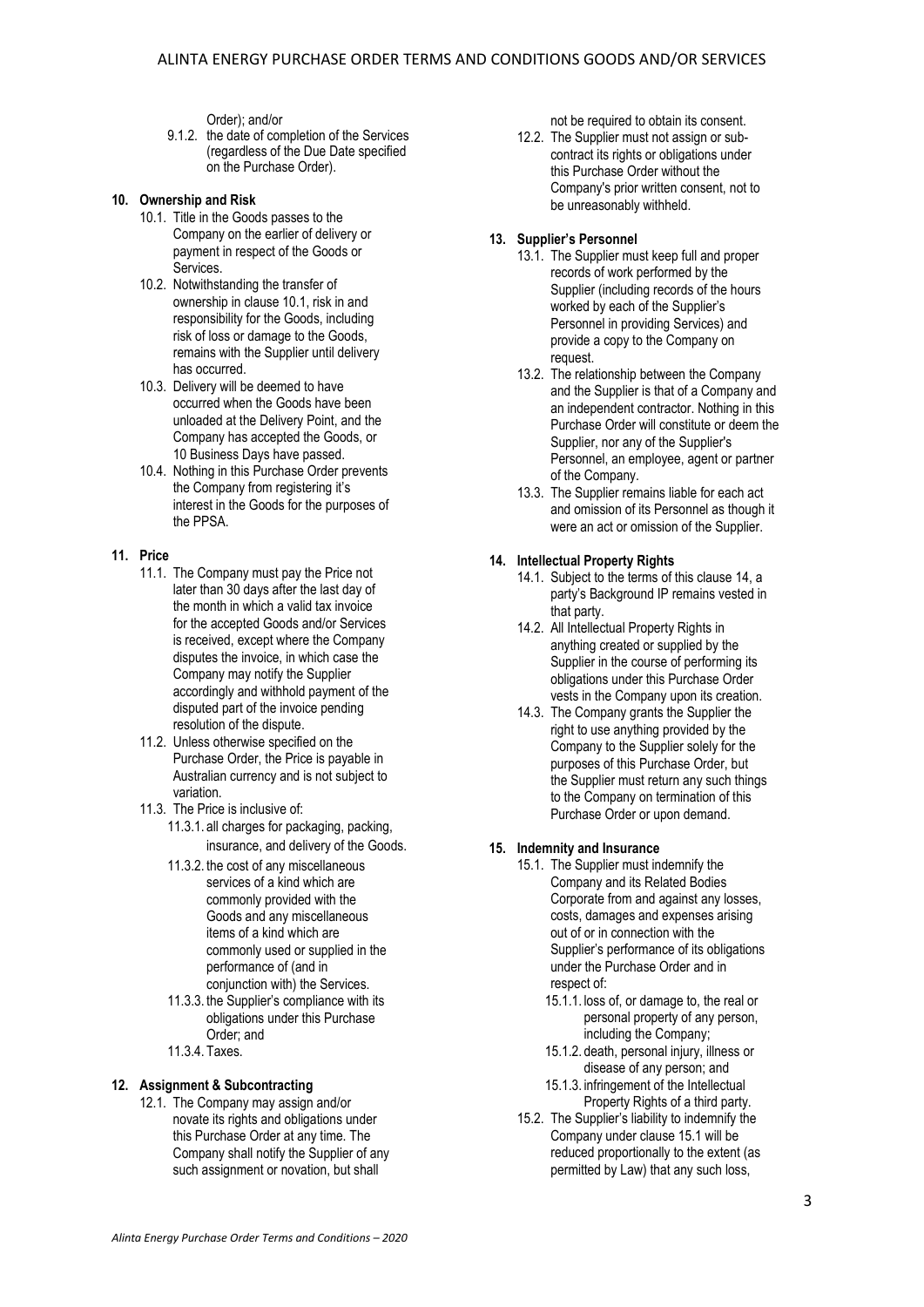cost, damage or expense was caused by a negligent act or omission of the Company.

- 15.3. Except for the Supplier's liability under claus[e 15.1,](#page-2-0) neither party is liable for any Indirect Loss arising out of the Purchase Order, whether in contract, tort (including negligence) or any other basis in law or equity.
- 15.4. The Supplier must effect and maintain:
	- 15.4.1. a policy of public and products liability insurance to cover liability for loss or damage to any property, or injury or illness or death to any person, for an amount not less than \$20 million for any one claim (and in the annual aggregate in respect of products). The Policy must extend to include a "Company's Indemnity Clause" which indemnifies the Company for its vicarious liability arising from the Suppliers performance of its obligations under this Purchase Order;
	- 15.4.2. a policy of professional indemnity insurance for an amount not less than \$5 million for any one claim and in the annual aggregate, that covers the obligations of the Supplier for performance of Services of a professional nature under this Purchase Order, and maintain such policy in place for a period of 6 years following completion of the Services;
	- 15.4.3. a policy of motor vehicle third party property damage and bodily injury insurance (other than already covered by statutory motor vehicle insurance to cover liability to third parties, including the Company, arising from the use of any motor vehicle in connection with the provision of Goods and Services for an amount not less than \$20 million for any one claim; and
	- 15.4.4. a policy of statutory motor vehicle bodily injury insurance (CTP) in respect of any vehicles used by the Supplier in the performance of this Purchase Order;
	- 15.4.5. a workers compensation policy of insurance covering the legal liability of the Supplier to their employees under statute and where applicable, at common law
	- 15.4.6. any other insurance which is required by applicable Law or which a prudent and competent Supplier of goods and services

similar to the Goods and Services would maintain.

#### **16. Termination**

- 16.1. Either party may terminate this Purchase Order:
	- 16.1.1. if the other party is in breach of any of its obligations under this Purchase Order, and the breach has not been remedied with 10 days of being notified of the breach; or the Company may notify the Supplier of the breach and request that it be remedied in 10 days. If, after such time, the breach is not remedied, the Company may, at any time and at its sole discretion, terminate this Purchase Order.
	- 16.1.2. for convenience on 30 days written notice to the other party.
- 16.2. If the Company terminates this Purchase Order under clause 16.1.2, the Company will pay the Supplier for:
	- 16.2.1. any part of the Goods delivered or Services performed prior to the date of termination but not yet paid for; and
	- 16.2.2. in relation to any part of the Goods and/or Services to which title has passed in accordance with clause 10.1 but which have not yet been delivered, on delivery of those Goods and/or Services,

subject to the Supplier using best endeavours to mitigate all costs of termination.

### **17. Notices**

17.1. A notice under this Purchase Order must be in writing and sent via email or post to the address on the Purchase Order.

## **18. Governing Law and Dispute Resolution**

- 18.1. This Purchase Order and any dispute arising out of it is governed by the laws of the state specified in the Purchase Order, or if not specified, the laws of the state in which the Site is situated.
- 18.2. If there is a dispute between the parties arising out of or in connection with this Purchase Order, then within ten days of a party notifying the other party of that dispute, senior representatives from each party must meet and use reasonable endeavours to resolve the dispute by negotiation.
- 18.3. If the parties fail to resolve the dispute by negotiation in accordance with clause 18.2, then either party may commence legal proceedings.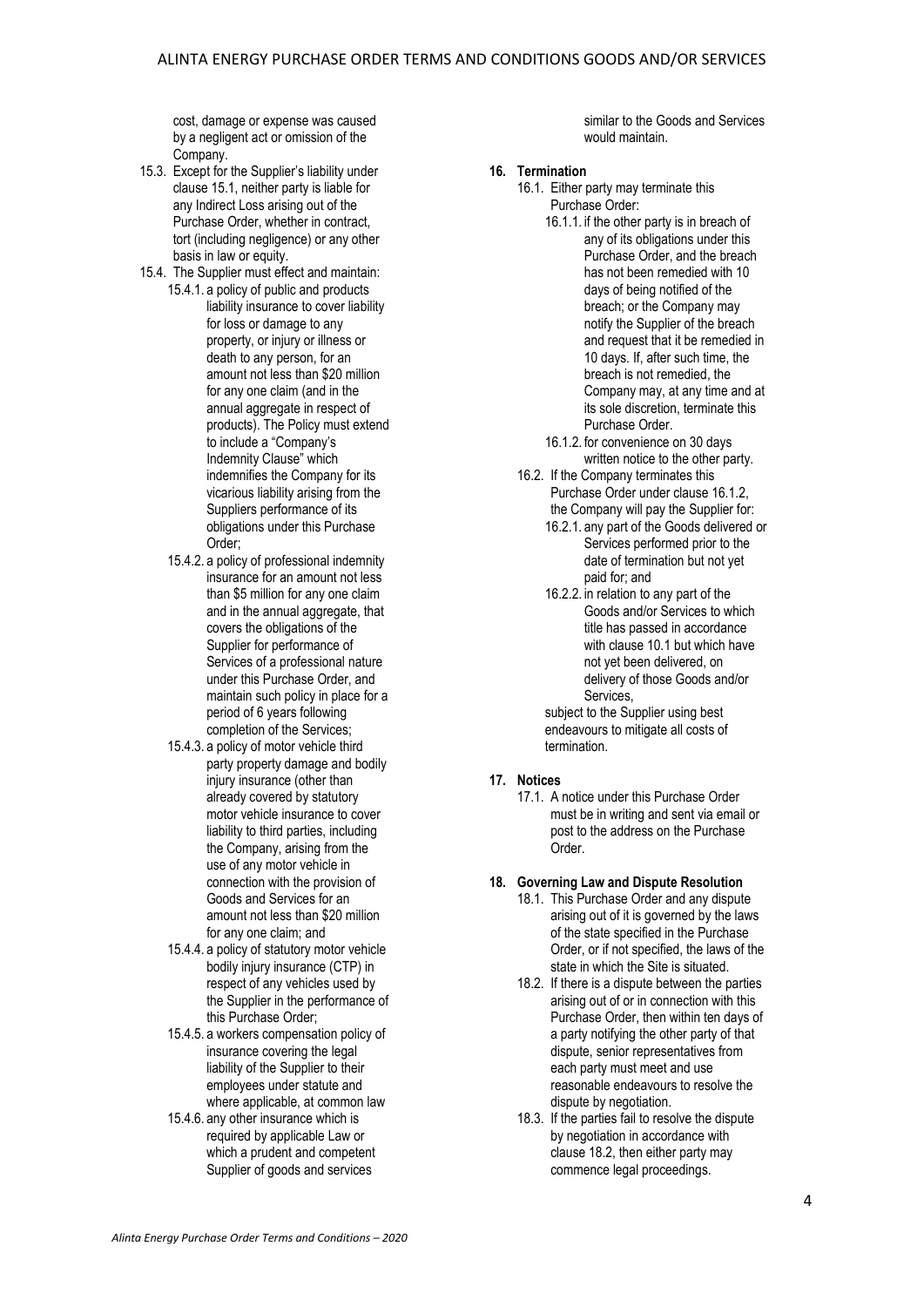- 18.4. Nothing in this clause 18 prevents a party form seeking urgent injunctive relief from a court.
- 18.5. Subject to clause 11.1, the parties must continue to perform their respective obligations under this Purchase Order despite the existence of a dispute.

## **19. Confidentiality**

- 19.1. Subject to clause 19.2, a party must not, and must ensure that its Personnel do not, without the prior written approval of the other party, disclose or use Confidential Information other than as strictly necessary for the purpose of fulfilling its obligations under this Purchase Order.
- 19.2. A party may disclose Confidential Information:
	- 19.2.1. as required by applicable Law;
	- 19.2.2. where such information ceases to be confidential, other than due to a breach of clause 19.1; or
	- 19.2.3. where such information is received from a third party, provided that it was not acquired by the third party in breach of this clause 19 or any other confidentiality undertaking.
- 19.3. The Company may, to the extent required, disclose Confidential Information of the Supplier to the Foreign Investment Review Board.

# **20. FIRB Restricted Data**

Notwithstanding any other clause of this Purchase Order, if the Supplier collects, holds, uses, discloses or otherwise deals with FIRB Restricted Data in connection with the Agreement, the Supplier and all Personnel must:

- 20.1. only do so to the extent required for the purpose of this Purchase Order;
- 20.2. store FIRB Restricted Data only within Australia;
- 20.3. only allow access to FIRB Restricted Data from within Australia and must not take FIRB Restricted Data outside of Australia;
- 20.4. not export any FIRB Restricted Data and put in place appropriate security controls, or other controls that may be provided by the Company, to prevent the export of Bulk Personal Data Records;
- 20.5. for any Bulk Customer Data stored in the cloud, store such Bulk Customer Data with a cloud provider listed on the Australian Signals Directorate ("ASD") Certified Cloud Services List and Gateway Services that are certified by ASD;
- 20.6. keep the FIRB Restricted Data

confidential and protect it from unauthorised destruction, loss, alteration or disclosure or access; and

- 20.7. upon expiry or termination of this Purchase Order, as requested by Alinta return, destroy or de-identify all FIRB Restricted Data to the Company's satisfaction.
- 20.8. if the Supplier maintains, accesses, operates or controls the Company's generation, transmission or distribution systems or associated ICT infrastructure:
	- 20.8.1. only undertake any such maintenance from within Australia. If such maintenance requires either physical servicing of components offshore or the acquisition of replacement components from outside Australia, the Supplier may do so but only with the prior written consent of Alinta; and
	- 20.8.2. ensure that such systems and associated ICT infrastructure can be accessed, operated and controlled only from within Australia.
- 20.9. promptly cooperate with any reasonable requests for information, enquiries and directions from the Company in relation to the management of FIRB Restricted Data and compliance with this clause 20.

# **21. Modern Slavery**

- The Supplier represents and warrants that:
- 21.1. neither it nor any of its Personnel or Related Bodies Corporate have been convicted of or been the subject of any enforcement proceedings by a governmental or regulatory body relating to a modern slavery or human trafficking offence;
- 21.2. it has carried out reasonable due diligence to identify and assess modern slavery risks in its supply chains and operations;
- 21.3. it has taken, and is taking, reasonable steps to address and mitigate modern slavery risks in its supply chains and operations;
- 21.4. it will notify the Company as soon as reasonably practicable of any instances of modern slavery;
- 21.5. it has read and agrees to comply with the Company's Supplier Code of Conduct and will provide evidence to the satisfaction of the Company which validates the Supplier's compliance with this clause.
- 21.6. If requested, the Supplier will permit the Company or its nominated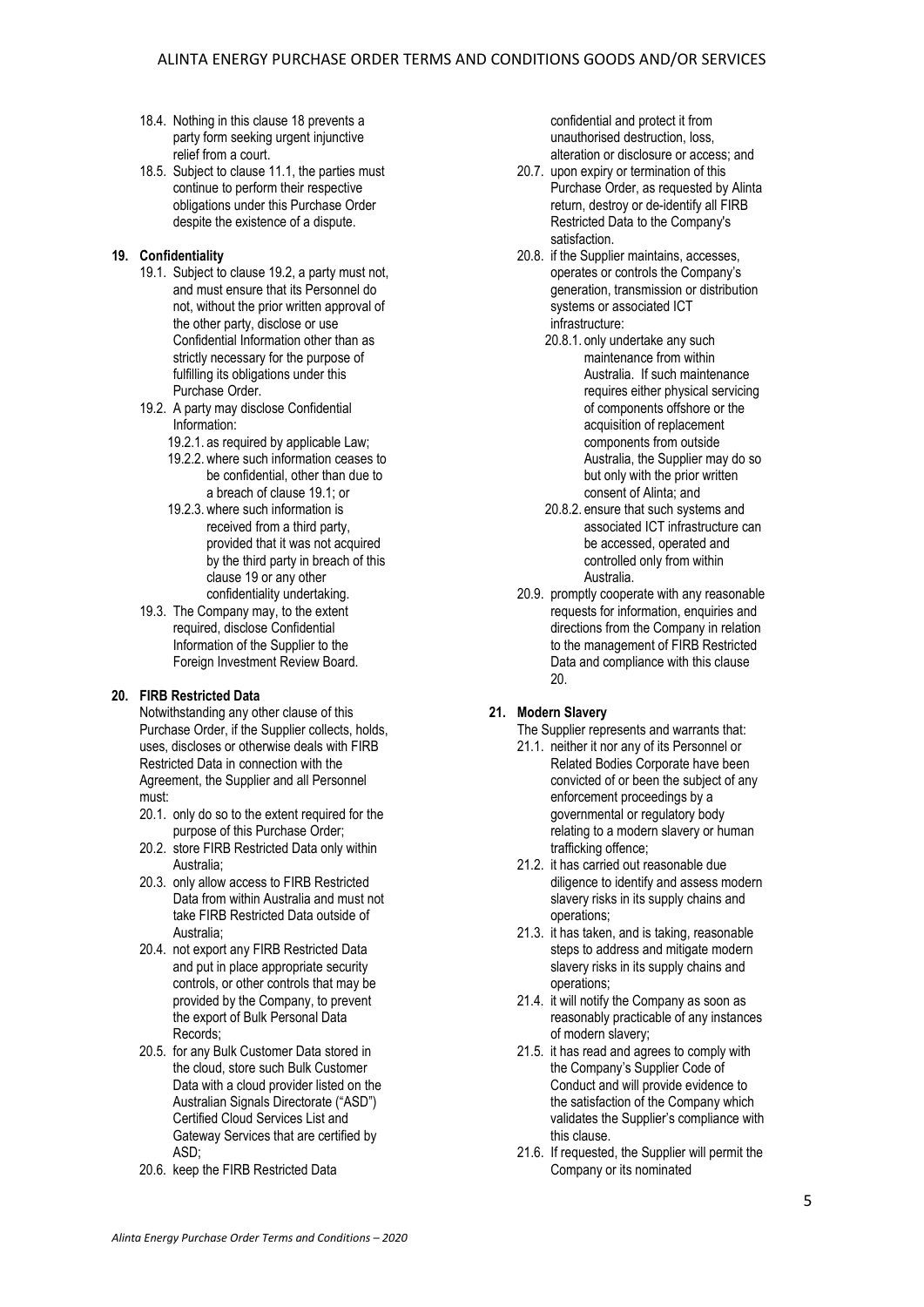representative/s to undertake verification activities to validate the Supplier's compliance with this clause, including access to the Supplier's premises and records as required.

- 21.7. In the event that the Supplier does not remedy, or provide an acceptable plan to remedy, any identified instances of modern slavery within the time frame specified by the Company, the Company reserves the right to terminate this Purchase Order in accordance with clause 16.1.2.
- 21.8. The Supplier must ensure that each subcontract it enters into in relation to this Purchase Order includes a clause similar in effect to this clause 21.

#### **22. Receipt or Access to Personal Information by the Supplier**

If the Supplier receives or accesses Regulated Personal Information, the following clause 22 applies.

- 22.1. The Supplier must, in respect of any Regulated Personal Information:
	- 22.1.1. comply with the Privacy Laws (which includes the Australian Privacy Principles except, where the Supplier is not bound by the jurisdiction of the Privacy Act. Australian Privacy Principle 1) (whether or not bound by such Privacy Laws);
	- 22.1.2. without limiting clause 22.1.1, where required to do so by the Privacy Law, give an appropriate collection notice to any individual whom the Supplier collects information from the purpose of the services, advising the individual that their personal information may be provided to the Company;
	- 22.1.3. only make Regulated Personal Information available to its personnel to the minimum extent necessary to perform its obligations under the Agreement;
	- 22.1.4. as soon as reasonably practicable, notify Company if it becomes aware that a disclosure of Regulated Personal Information is required by any Law, including any Privacy Law.
- 22.2. Unless required by the Supplier to perform its obligations under the Agreement or with the prior written consent of Company, the Supplier must not:
	- 22.2.1. contact any subjects of Regulated Personal Information directly; or
	- 22.2.2. collect Personal Information about those subjects from third parties.
- 22.3. The Parties acknowledge that from time to time an individual:
	- 22.3.1.may seek access to Regulated Personal Information held about that individual or may seek to have such information corrected; and
	- 22.3.2.may have the right to seek such access or correction (including by virtue of contractual arrangements with Company or under Privacy Laws).
- 22.4. The Supplier must, if it receives an access or correction request from an individual in connection with any Regulated Personal Information, promptly inform Company in writing of the request.
- 22.5. The Supplier must comply with any reasonable and lawful direction issued by Company in respect of any access or correction request from an individual in respect of Regulated Personal Information, whether such request is received by the Supplier or Company.
- 22.6. The Supplier must provide Company with the details of any complaint received by the Supplier arising in connection with a breach or potential breach by the Supplier or Company of any Privacy Laws in respect of Regulated Personal Information.
- 22.7. In the case of any actual or potential investigation by the OAIC (or an equivalent regulator of another local or foreign jurisdiction) in relation to either party or their related bodies corporate, the Supplier must, unless prohibited by Law, immediately notify Company of such actual or potential investigations and cooperate with all requests and directions of Company and provide any information or other assistance required by Company in connection with such actual or potential investigation.
- 22.8. If the Supplier becomes aware of, or suspects there has been, any unauthorised access to or disclosure of, or breaches of security in relation to, including any loss of, any Regulated Personal Information, the Supplier must:
	- 22.8.1. immediately notify Company in writing and provide Company with all details of the act or breach;
	- 22.8.2. co-operate and comply with all reasonable directions of Company in relation to such event; and
	- 22.8.3. promptly take all reasonable steps to rectify, remedy or mitigate such breach where possible.
- 22.9. If Company, acting reasonably,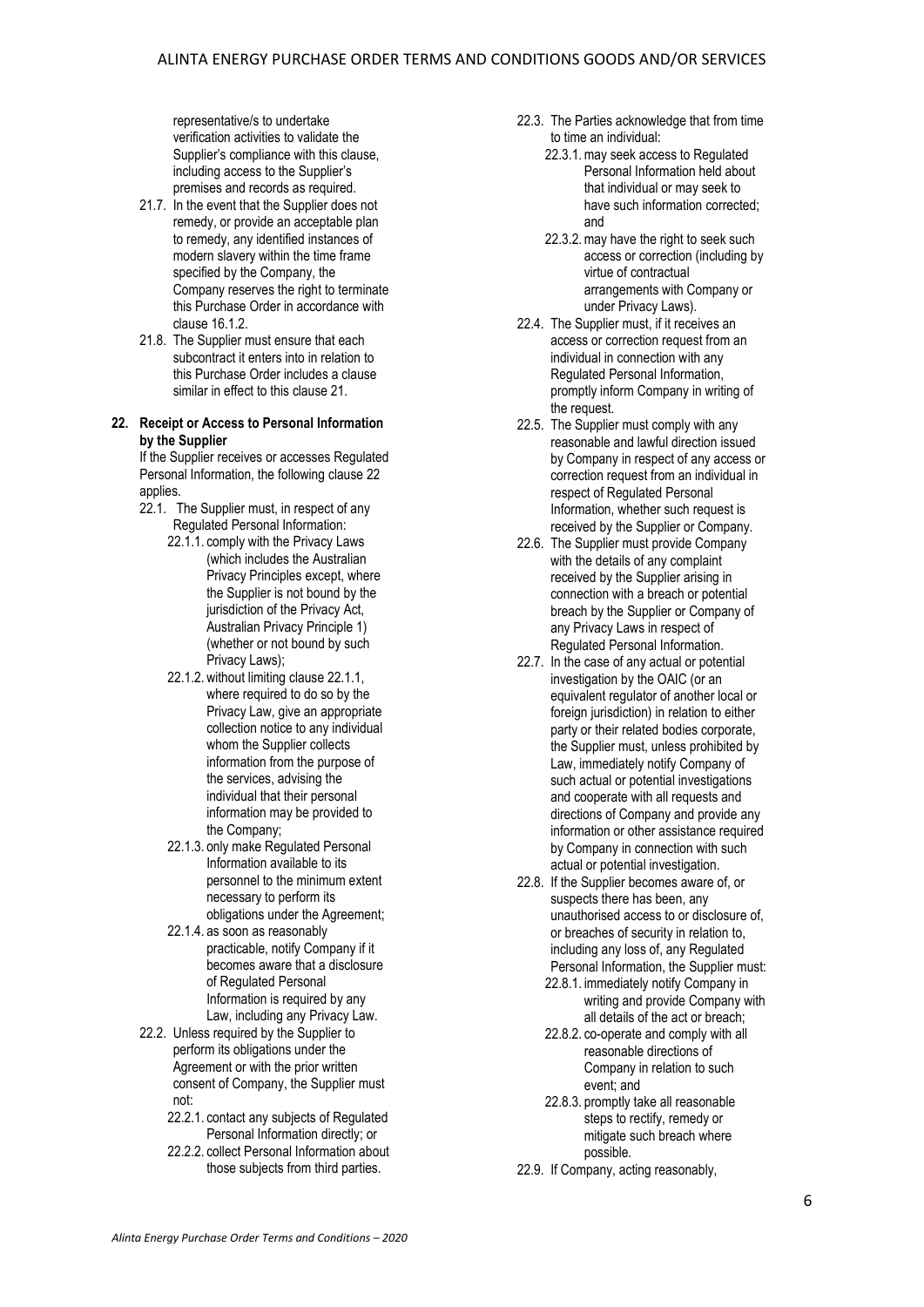determines that there are reasonable grounds to believe that there has been an Eligible Data Breach in respect of any Regulated Personal Information, at Company's option the Supplier will either:

- 22.9.1. provide all necessary information, documents and assistance required by Company in order for Company to prepare such statements and notify such individuals and the OAIC in respect of the Eligible Data Breach in accordance with Division 3 of Part IIIC of the Privacy Act; or
- 22.9.2. prepare a proposed statement in accordance with section 26WK(3) of Division 3 of Part IIIC of the Privacy Act, obtain Company's written approval to that statement and the method of notification for issuing such statement to affected individuals and OAIC, and, if so instructed, issue the statement to affected individuals and OAIC on behalf of itself and Company.

### **23. Receipt or Access to Personal Information by Company**

If the Supplier collects Regulated Personal Information directly from an individual or third party and provides such Regulated Personal Information to Alinta, this clause 23 applies.

- 23.1. Company must, in respect of Regulated Personal Information, comply with the Privacy Act.
- 23.2. The Supplier warrants that:
	- 23.2.1. the Regulated Personal Information was lawfully collected and will be lawfully provided or made available to the Company; and
	- 23.2.2. it has complied and will comply with the Privacy Act in relation to the Regulated Personal Information, including by:
		- 23.2.2.1. obtaining and maintaining all necessary consents from the individuals to whom the Regulated Personal Information relates which are necessary for Company to handle the Personal Information in the manner contemplated by the Agreement; and
		- 23.2.2.2. providing all necessary notifications, including by (at or as soon as is practicable after Supplier collects the Personal Information):

23.2.2.2.1. notifying the relevant individual that his or her **Personal** Information will be disclosed to the Company for the purposes of Company handling that information in the manner contemplated by the Agreement; and 23.2.2.2.2. directing the relevant individual

> to the Company's privacy policy.

### **24. Compliance**

- 24.1. The Supplier must:
	- 24.1.1. promptly cooperate with any requests, enquiries and reasonable directions from Company in relation to the management of FIRB Restricted Data and compliance with clause 20 and, as applicable, clauses 22 and 23;
	- 24.1.2. within 30 days of a request from Company to do so, provide Company with an audited compliance statement, certifying by an independent third party auditor the Supplier's compliance with clause 20 and detailing the Supplier's holdings, storage and accessibility of FIRB Restricted Data;
	- 24.1.3. immediately notify Company if it becomes aware of a suspected or actual breach of clause 20 or, as applicable, clauses 22 or 23; and
	- 24.1.4. immediately notify Company in advance if any aspect of the Supplier's operations, service delivery model or information management processes are likely to change which may result in non-compliance with any aspect of clause 20 or, as applicable, clauses 22 or 23.
	- 24.2. If the Supplier is in breach of clause 20 and does not rectify such breach within 14 days of receiving a written notice from Company to do so, Company may terminate the Agreement upon written notice to the Supplier with immediate effect and without financial penalty or cost.
	- 24.3. This clause and clauses 19, 20 and, as applicable, clauses 22 and 23 will survive the expiry or termination of the Agreement for any reason whatsoever.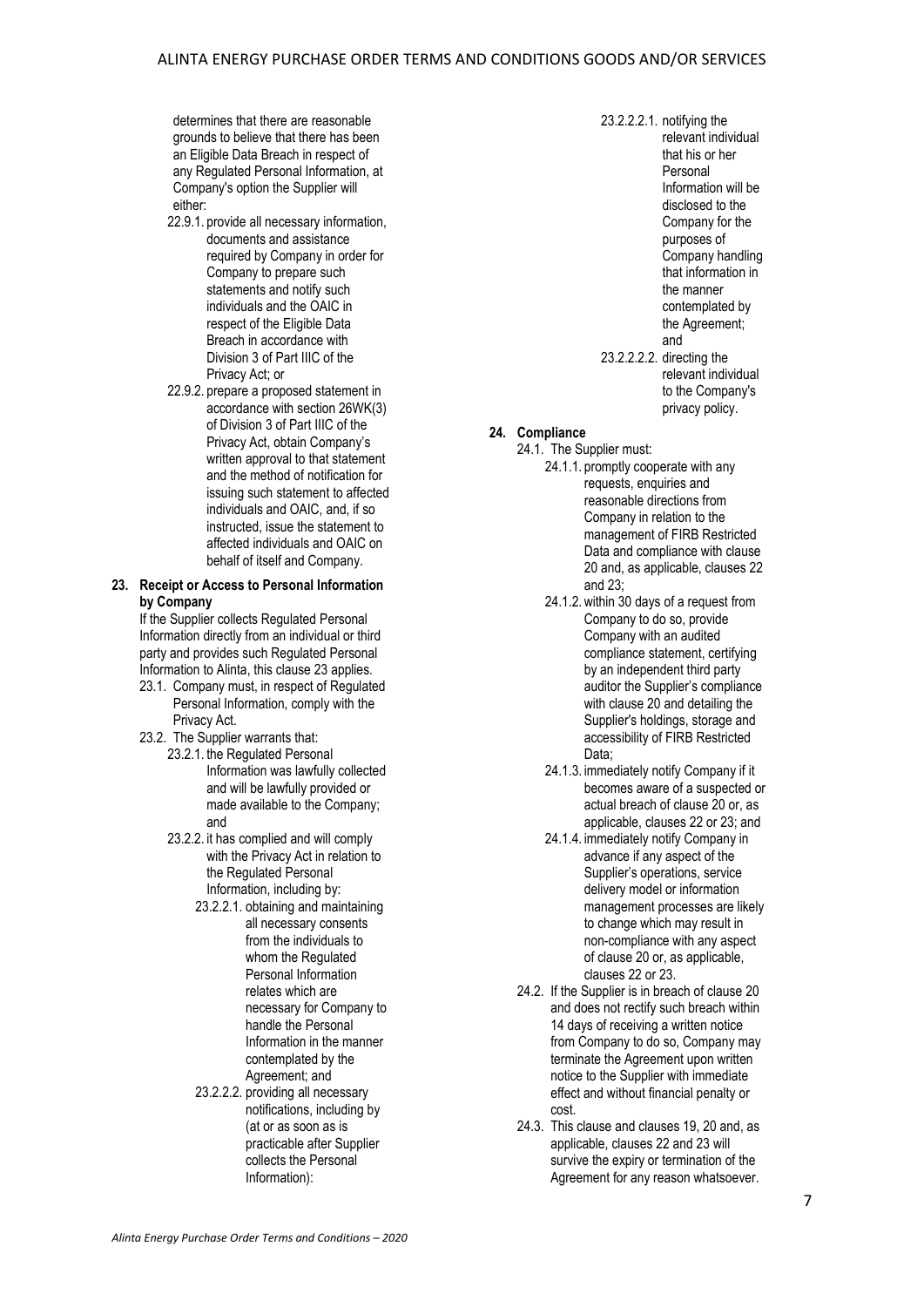#### **25. No Waiver**

25.1. No party will be deemed to have waived any right under this Purchase Order unless the waiver is in writing and signed by that party. A failure to exercise, or delay in exercising, any right under this Purchase Order will not operate as a waiver of that right.

## **26. General**

- 26.1. The Supplier acknowledges that the Company is committed to providing Australian industry with full, fair and reasonable opportunities to perform work. The Supplier must use best endeavours to use Australian subcontractors, manufacturers or content in performing its obligations under the Purchase Order.
- 26.2. There shall be no amendment, variation or modification of this Purchase Order, except by written agreement of each party.
- 26.3. This Purchase Order may be executed by exchange of pdf copies sent by email and in any number of counterparts.

#### **27. Definitions**

**Authority** means any national, state, provincial, regional, territorial, local or municipal government, ministry, governmental department, commission, board, bureau, agency, instrumentality, executive, legislative, judicial or administrative body (including without limitation the Foreign Investment Review Board), as applicable, in Australia, New Zealand or any other relevant jurisdiction.

**Background IP** means any intellectual property owned or licensed by a party which that party makes available, contributes, brings to or uses in connection with this Purchase Order.

**Bulk Customer Data** means data about multiple parties that receive or consume products (goods or services) whether or not they are an existing, past or potential customer of the Company, or any of its Related Bodies Corporate.

**Bulk Personal Information** means any holdings or files of personal information (information or an opinion about an identified individual, or an individual who is reasonably identifiable), within the meaning of the *Privacy Act 1988* (Cth), about multiple individuals**, Bulk Personal Data Records** being more than 100 records.

**Company** means the entity named as such in the Purchase Order.

**Company Contact** means the person specified as such on the Purchase Order.

**Confidential Information** means the terms of this Purchase Order and the Company's information made available to the Supplier at any time in connection with this Purchase Order and the Goods and/or the Services, together with any information that concerns the business. operations, finances, plans or customers of the Company (or its Related Bodies Corporate) disclosed to or acquired by the Supplier (including any information that is derived from such information), but does not include information which:

- a) is or becomes public knowledge other than by a breach of this Purchase Order;
- b) is in the Supplier's possession without restriction in relation to disclosure on or before the date on which it is disclosed to or acquired by the Supplier; or
- c) has been independently developed by the Supplier or acquired from a source which was not subject to a duty of confidentiality to the Company.

**Corporations Act** means the *Corporations Act 2001* (Cth).

**Customer Data** means data about a party that receives or consumes products (goods or services) whether or not they are an existing, past or potential customer of the Company or any of its Related Bodies Corporate.

**Delivery Point** means the place for the delivery of the Goods specified as such on the Purchase Order.

**Due Date** means the date(s) specified in the Purchase Order by which the Supplier must supply the Goods and/or perform the Services.

**Electricity or Gas Data** means data as to the quantum of gas and/or electricity delivered (both historical and current load demand) from or to any one or more sites (or their connection points).

**Eligible Data Breach** has the meaning given to that term in the *Privacy Act 1988* (Cth).

**Existing Plant** means plant or equipment of the Company not supplied by the Supplier under this Purchase Order.

**FIRB Restricted Data** means any Bulk Personal Information, Bulk Customer Data and Electricity or Gas Data.

**Good Industry Practice** means that degree of skill, diligence, prudence and foresight which would reasonably and ordinarily be expected from a diligent, skilled, well resourced and experienced provider of goods and/or services of the type supplied under this Purchase Order.

**Goods** means the goods, if any, required to be provided by the Supplier under this Purchase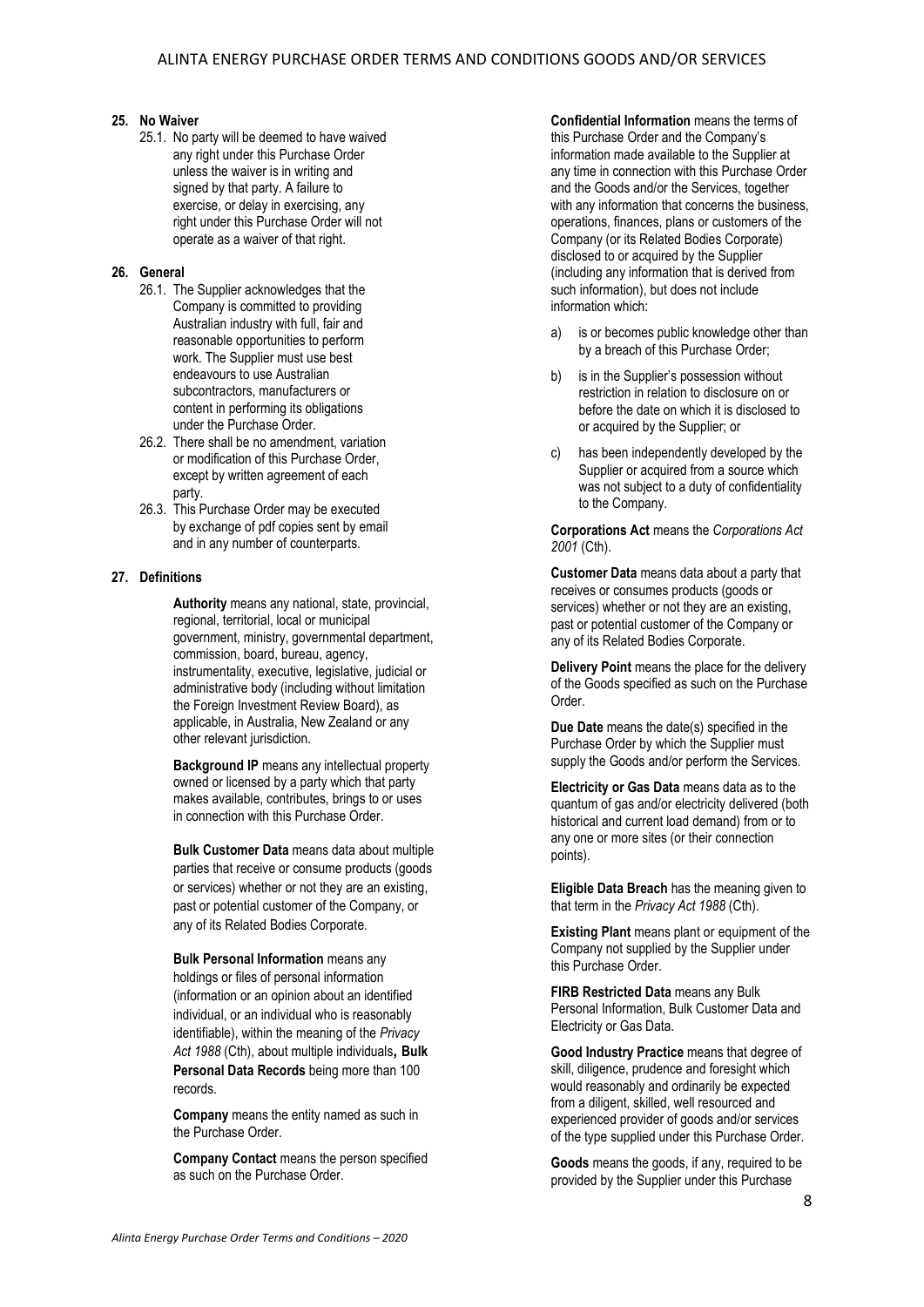Order (including any parts of the goods specified) and including goods or parts supplied as part of the supply of any Service.

**GST** has the meaning given in *the A New Tax System (Goods and Services Tax) Act 1999* (Cth).

**Indirect Loss** means any loss that does not arise naturally and according to the usual course of things as a result of a breach of the Purchase Order or other event giving rise to the loss, whether or not such loss may reasonably be supposed to have been in the contemplation of both parties, at the time they entered into the Purchase Order, as the probable result of the breach or other event.

**Intellectual Property Rights** means all intellectual property rights, including copyright, trademarks, patents, designs, circuit layout rights, the right to protect confidential information and any application or right to apply for registration of any of those rights.

**Law** means all legislation, including regulations, by-laws, orders, awards, codes of practice and proclamations with which a party is legally required to comply, whether in effect now or in the future, together with all Authority requirements, guidelines, certificates, licences, permits and approvals (including conditions in respect of those consents, certificates, licences, permits and approvals) with which a party is legally required to comply.

**OAIC** means the Office of the Australian Information Commissioner.

**Personal Information** means "personal information" as defined in the *Privacy Act 1988* (Cth) and any other information relating to individuals that is subject to the operation of the Privacy Laws that either party has collected, received or otherwise has access to in connection with the Purchase Order.

**Personnel** means directors, employees, agents, contractors or subcontractors.

**Plant** means any plant, structure or equipment.

**PPSA** means the Personal Property Securities Act 2009 (Cth).

**Price** means the price or rates specified as such in the Purchase Order.

**Privacy Laws** means any Law that applies to either or both of the parties, Australian or otherwise, and as amended from time to time, which affects privacy, data protection or any Personal Information (including its collection, storage, use or processing), including the *Privacy Act 1988* (Cth) and *SPAM Act 2003*

## (Cth).

**Purchase Order** means the agreement comprising these Purchase Order Terms and Conditions, the Purchase Order Form (including any Specification) and any schedules or documents annexed to the Purchase Order Form and/or these Purchase Order Terms and Conditions, by the Company.

**Regulated Personal Information** means all Personal Information which the Supplier receives or has access to under, for the purpose of or in the course of carrying out its obligations under, this Purchase Order.

**Related Body Corporate** has the meaning given in the Corporations Act.

**Services** means services, if any, to be provided by the Supplier (including any ancillary services) to perform its obligations under this Purchase Order.

**Site** means the place specified in the Purchase Order where the Goods are to be Delivered and/or Services are to be performed.

**Standards and Procedures** means all of the Company's standards, policies, and procedures that apply, including any Site provisions and Supplier Code of Conduct, as provided to the Supplier from time to time.

**Specification** means the detailed requirements and specifications for the Goods and/or Services, and their delivery and/or performance, as set out in the Purchase Order.

**Supplier** means the party or parties named as such in the Purchase Order.

**Tax** includes all present or future taxes, fees, levies, duties, imposts, assessment, royalties, tariffs, fees and charges imposed or assessed in respect of this Purchase Order by all Authorities including income tax, payroll tax, statutory pension or superannuation contributions and workers compensation payments and contributions, customs duty, excise, and stamp duty, as well as interest, penalties and additions thereto; but does not include GST.

#### **28. Interpretation**

In this Purchase Order, unless the context otherwise requires:

- 28.1. headings are for ease of reference only and will not affect the interpretation
- 28.2. references to a person include an individual, company, corporation, partnership, firm, joint venture, association, trust or unincorporated body of persons.
- 28.3. references to any party to this Purchase Order include that party's successors and permitted assigns.